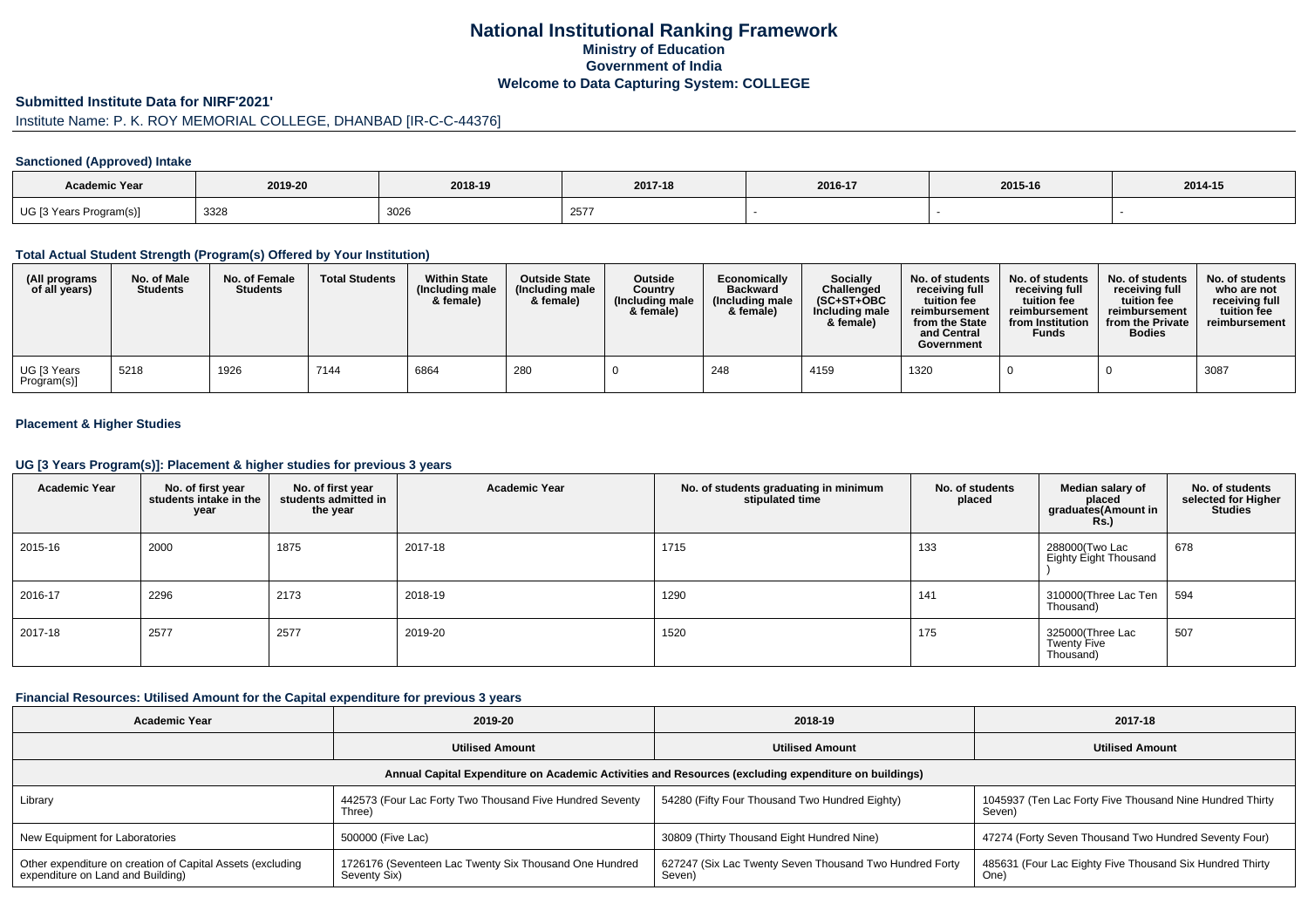## **Financial Resources: Utilised Amount for the Operational expenditure for previous 3 years**

| <b>Academic Year</b>                                                                                                                                                                           | 2019-20                                                                      |                                                                                    | 2017-18                                                                        |  |  |  |  |  |  |  |  |
|------------------------------------------------------------------------------------------------------------------------------------------------------------------------------------------------|------------------------------------------------------------------------------|------------------------------------------------------------------------------------|--------------------------------------------------------------------------------|--|--|--|--|--|--|--|--|
|                                                                                                                                                                                                | <b>Utilised Amount</b>                                                       | <b>Utilised Amount</b>                                                             | <b>Utilised Amount</b>                                                         |  |  |  |  |  |  |  |  |
| <b>Annual Operational Expenditure</b>                                                                                                                                                          |                                                                              |                                                                                    |                                                                                |  |  |  |  |  |  |  |  |
| Salaries (Teaching and Non Teaching staff)                                                                                                                                                     | 33131601 (Three Crore Thirty one Lac Thirty One Thousand<br>Six Hundred One) | 84186221 (Eight Crore Forty One Lac Eighty Six Thousand<br>Two Hundred Twenty One) | 75492409 (Seven Crore Fifty Four Lac Ninety Two Thousand<br>Four Hundred Nine) |  |  |  |  |  |  |  |  |
| Maintenance of Academic Infrastructure or consumables and<br>other running expenditures(excluding maintenance of hostels<br>and allied services, rent of the building, depreciation cost, etc) | 2353702 (Twenty Three Lac Fifty Three Thousand Seven<br>Hundred Two)         | 4769248 (Forty Seven Lac Sixty Nine Thousand Two Hundred<br>Forty Eight)           | 4981135 (Forty Nine Lac Eighty One Thousand One Hundred<br>Thirty Five)        |  |  |  |  |  |  |  |  |
| Seminars/Conferences/Workshops                                                                                                                                                                 | 34200 (Thirty Four Thousand Two Hundred)                                     | 73556 (Seventy Three Thousand Five Hundred Fifty Six)                              | 145000 (One Lac Forty Five Thousand)                                           |  |  |  |  |  |  |  |  |

## **PCS Facilities: Facilities of physically challenged students**

| 1. Do your institution buildings have Lifts/Ramps?                                                                                                        | Yes, more than 80% of the buildings |
|-----------------------------------------------------------------------------------------------------------------------------------------------------------|-------------------------------------|
| 2. Do your institution have provision for walking aids, includingwheelchairs and transportation from one building to another for<br>handicapped students? | Yes                                 |
| 3. Do your institution buildings have specially designed toilets for handicapped students?                                                                | Yes, more than 80% of the buildings |

## **Faculty Details**

| Srno           | Name                                   | Age | Designation                                         | Gender | Qualification | <b>Experience (In</b><br>Months) | <b>Is Associated</b><br><b>Last Year</b> | Currently<br>working with<br>institution? | <b>Joining Date</b> | <b>Leaving Date</b>      | <b>Association type</b> |
|----------------|----------------------------------------|-----|-----------------------------------------------------|--------|---------------|----------------------------------|------------------------------------------|-------------------------------------------|---------------------|--------------------------|-------------------------|
| $\overline{1}$ | DR BRAJ<br><b>KISHORE SINHA</b>        | 62  | Dean / Principal /<br>Director / Vice<br>Chancellor | Male   | Ph.D          | 424                              | Yes                                      | Yes                                       | 14-12-2017          | $\sim$                   | Regular                 |
| 2              | DR SANJAY<br><b>KUMAR SINGH</b>        | 44  | Assistant<br>Professor                              | Male   | Ph.D          | 148                              | Yes                                      | Yes                                       | 17-03-2008          | $\sim$                   | Regular                 |
| 3              | SRI D K<br><b>CHOUBAY</b>              | 58  | Assistant<br>Professor                              | Male   | <b>SLET</b>   | 148                              | Yes                                      | Yes                                       | 28-06-2011          | $\overline{\phantom{a}}$ | Regular                 |
| $\overline{4}$ | DR DEWENDRA<br>PRASAD                  | 38  | Assistant<br>Professor                              | Male   | Ph.D          | 148                              | Yes                                      | Yes                                       | 31-08-2019          | $\overline{\phantom{a}}$ | Regular                 |
| 5              | DR P K JAISWAL                         | 64  | Assistant<br>Professor                              | Male   | Ph.D          | 433                              | Yes                                      | Yes                                       | 24-06-1983          | $\sim$                   | Regular                 |
| 6              | <b>SRI SATYENDRA</b><br><b>KUMAR</b>   | 57  | Other                                               | Male   | <b>LLB</b>    | 357                              | Yes                                      | Yes                                       | 04-10-1989          | $\sim$                   | Regular                 |
| $\overline{7}$ | DR M L MAHTO                           | 56  | Assistant<br>Professor                              | Male   | Ph.D          | 148                              | Yes                                      | Yes                                       | 01-05-2019          | $\sim$                   | Regular                 |
| 8              | DR GAGAN<br>PATHAK                     | 43  | Assistant<br>Professor                              | Male   | Ph.D          | 148                              | Yes                                      | Yes                                       | 11-01-2019          | $\sim$                   | Regular                 |
| 9              | <b>DR ASHOK</b><br><b>KUMAR MANDAL</b> | 53  | Assistant<br>Professor                              | Male   | Ph.D          | 369                              | Yes                                      | Yes                                       | 04-10-1989          | $\sim$                   | Regular                 |
| 10             | DR RAJEEV<br>PRADHAN                   | 43  | Assistant<br>Professor                              | Male   | Ph.D          | 148                              | Yes                                      | Yes                                       | 03-03-2008          | $\sim$                   | Regular                 |
| 11             | DR NASHIM<br>AHMAD                     | 62  | Assistant<br>Professor                              | Male   | Ph.D          | 283                              | Yes                                      | Yes                                       | 18-12-1996          | $\overline{\phantom{a}}$ | Regular                 |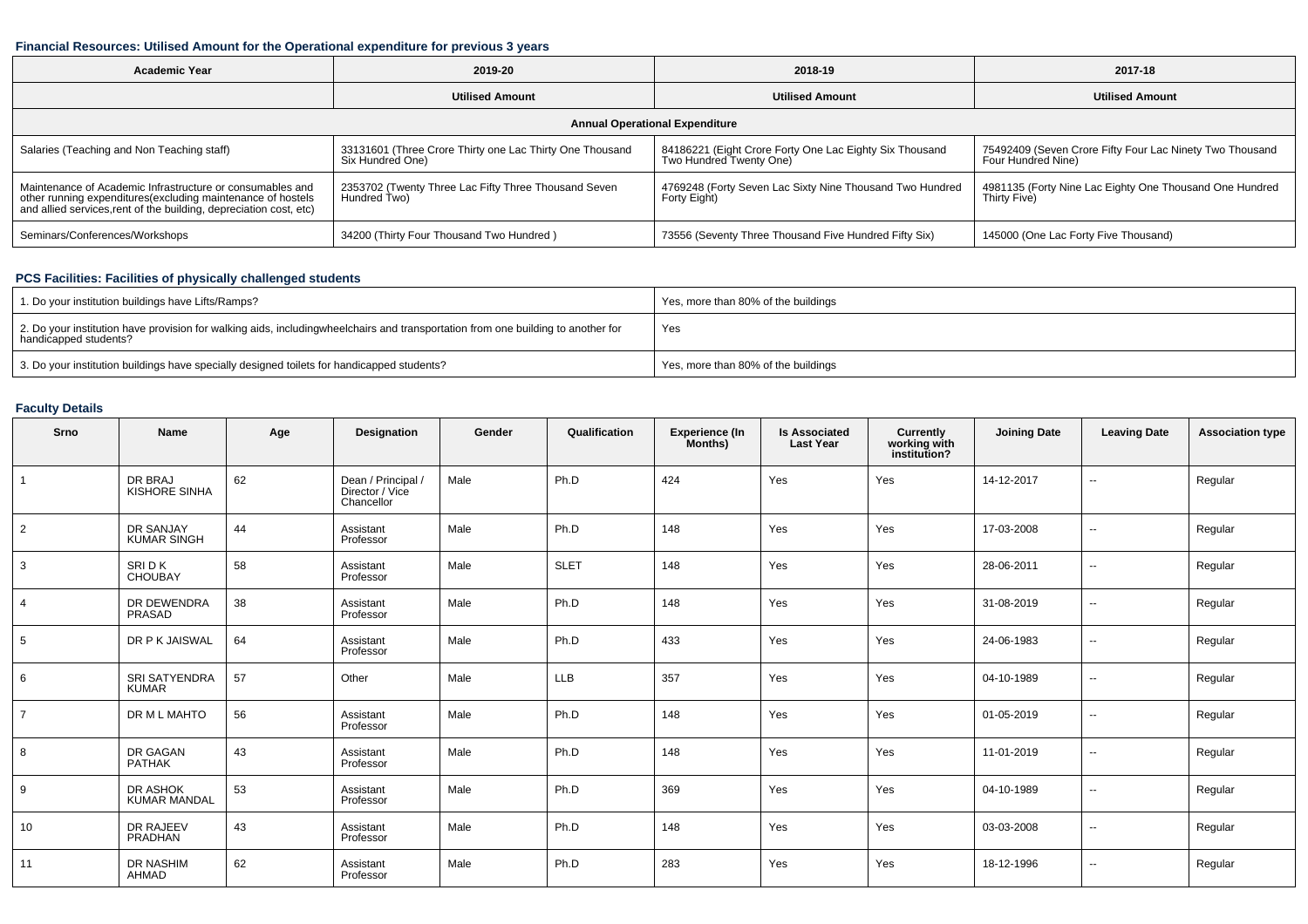| 12              | DR DHANANJAY<br><b>KUMAR SINGH</b>      | 41 | Assistant<br>Professor | Male   | Ph.D       | 148 | Yes | Yes | 29-02-2020 | $\overline{\phantom{a}}$ | Regular                |
|-----------------|-----------------------------------------|----|------------------------|--------|------------|-----|-----|-----|------------|--------------------------|------------------------|
| 13              | DR SAYANTAN<br>SIL                      | 36 | Assistant<br>Professor | Male   | Ph.D       | 148 | Yes | Yes | 03-03-2008 | $\overline{\phantom{a}}$ | Regular                |
| 14              | <b>SRI SUJEET</b><br><b>PRASASD</b>     | 52 | Assistant<br>Professor | Male   | <b>NET</b> | 39  | Yes | Yes | 27-04-2016 | $\overline{\phantom{a}}$ | Adhoc /<br>Contractual |
| 15              | DR TRIVENI<br><b>KUMAR MAHTO</b>        | 40 | Assistant<br>Professor | Male   | Ph.D       | 20  | Yes | Yes | 26-11-2018 | $\overline{\phantom{a}}$ | Adhoc /<br>Contractual |
| 16              | DR DHANANJAY<br><b>PATHAK</b>           | 40 | Assistant<br>Professor | Male   | Ph.D       | 29  | Yes | Yes | 18-02-2018 | $\overline{\phantom{a}}$ | Adhoc /<br>Contractual |
| 17              | <b>MISS AYUSHI</b><br><b>CHOUDHARY</b>  | 28 | Assistant<br>Professor | Female | <b>NET</b> | 20  | Yes | Yes | 26-11-2018 | $\overline{\phantom{a}}$ | Adhoc /<br>Contractual |
| 18              | DR BINOD RAM                            | 31 | Assistant<br>Professor | Male   | Ph.D       | 20  | Yes | Yes | 30-11-2018 | $\overline{\phantom{a}}$ | Adhoc /<br>Contractual |
| 19              | DR HIMANSHU<br>SHEKHAR<br><b>SHUKLA</b> | 40 | Assistant<br>Professor | Male   | Ph.D       | 20  | Yes | Yes | 01-02-2018 | $\overline{\phantom{a}}$ | Adhoc /<br>Contractual |
| 20              | <b>MRS KAVITA</b><br><b>SINHA</b>       | 33 | Assistant<br>Professor | Female | <b>NET</b> | 20  | Yes | Yes | 27-11-2018 | $\overline{\phantom{a}}$ | Adhoc /<br>Contractual |
| 21              | <b>NOOR US SHABA</b>                    | 31 | Assistant<br>Professor | Female | <b>NET</b> | 20  | Yes | Yes | 01-12-2018 | $\overline{\phantom{a}}$ | Adhoc /<br>Contractual |
| 22              | <b>SRI SUMIT</b><br><b>KUMAR GUPTA</b>  | 41 | Assistant<br>Professor | Male   | <b>NET</b> | 20  | Yes | Yes | 26-11-2018 | $\sim$                   | Adhoc /<br>Contractual |
| 23              | <b>SRI VIVEK</b><br><b>KUMAR</b>        | 27 | Assistant<br>Professor | Male   | <b>NET</b> | 20  | Yes | Yes | 26-11-2018 | $\overline{\phantom{a}}$ | Adhoc /<br>Contractual |
| 24              | SRI SUSHIL<br>KUMAR LAL                 | 36 | Assistant<br>Professor | Male   | <b>NET</b> | 20  | Yes | Yes | 26-11-2018 | $\overline{\phantom{a}}$ | Adhoc /<br>Contractual |
| 25              | SRI KISHORE<br>KUMAR RANA               | 50 | Assistant<br>Professor | Male   | <b>NET</b> | 20  | Yes | Yes | 27-11-2018 | $\overline{\phantom{a}}$ | Adhoc /<br>Contractual |
| 26              | DR BHRIGU<br>NANDAN SINGH               | 55 | Assistant<br>Professor | Male   | Ph.D       | 148 | Yes | Yes | 29-02-2020 | $\overline{\phantom{a}}$ | Regular                |
| 27              | DR SAGAR<br>KUMAR SWAIN                 | 34 | Assistant<br>Professor | Male   | Ph.D       | 18  | Yes | Yes | 08-01-2019 | $\overline{\phantom{a}}$ | Adhoc /<br>Contractual |
| 28              | MISS SHARMILA<br>KUMARI                 | 28 | Assistant<br>Professor | Female | <b>NET</b> | 10  | Yes | Yes | 19-09-2019 | $\overline{\phantom{a}}$ | Adhoc /<br>Contractual |
| 29              | MISS SWETA<br>KUMARI SINGH              | 39 | Assistant<br>Professor | Female | <b>NET</b> | 12  | Yes | Yes | 23-07-2019 | $\overline{\phantom{a}}$ | Adhoc /<br>Contractual |
| 30 <sup>°</sup> | DR SEEMA<br>KUMARI                      | 48 | Assistant<br>Professor | Female | Ph.D       | 20  | Yes | No  | 26-11-2018 | 11-11-2020               | Adhoc /<br>Contractual |
| 31              | SRI GIRISH<br>KUMAR<br>SHANDILYA        | 28 | Assistant<br>Professor | Male   | <b>NET</b> | 25  | Yes | Yes | 26-06-2018 | $\overline{\phantom{a}}$ | Adhoc /<br>Contractual |
| 32              | <b>MD ANWARUL</b><br>HODA               | 44 | Assistant<br>Professor | Male   | <b>NET</b> | 8   | Yes | No  | 26-11-2018 | 26-07-2019               | Visiting               |
| 33              | DR MD<br><b>TANWEER ALAM</b>            | 40 | Assistant<br>Professor | Male   | Ph.D       | 11  | Yes | No  | 26-11-2016 | 17-11-2020               | Adhoc /<br>Contractual |
| 34              | DR AJAY<br>PRASAD                       | 68 | Associate<br>Professor | Male   | Ph.D       | 180 | Yes | Yes | 16-07-2004 | ۰.                       | Visiting               |